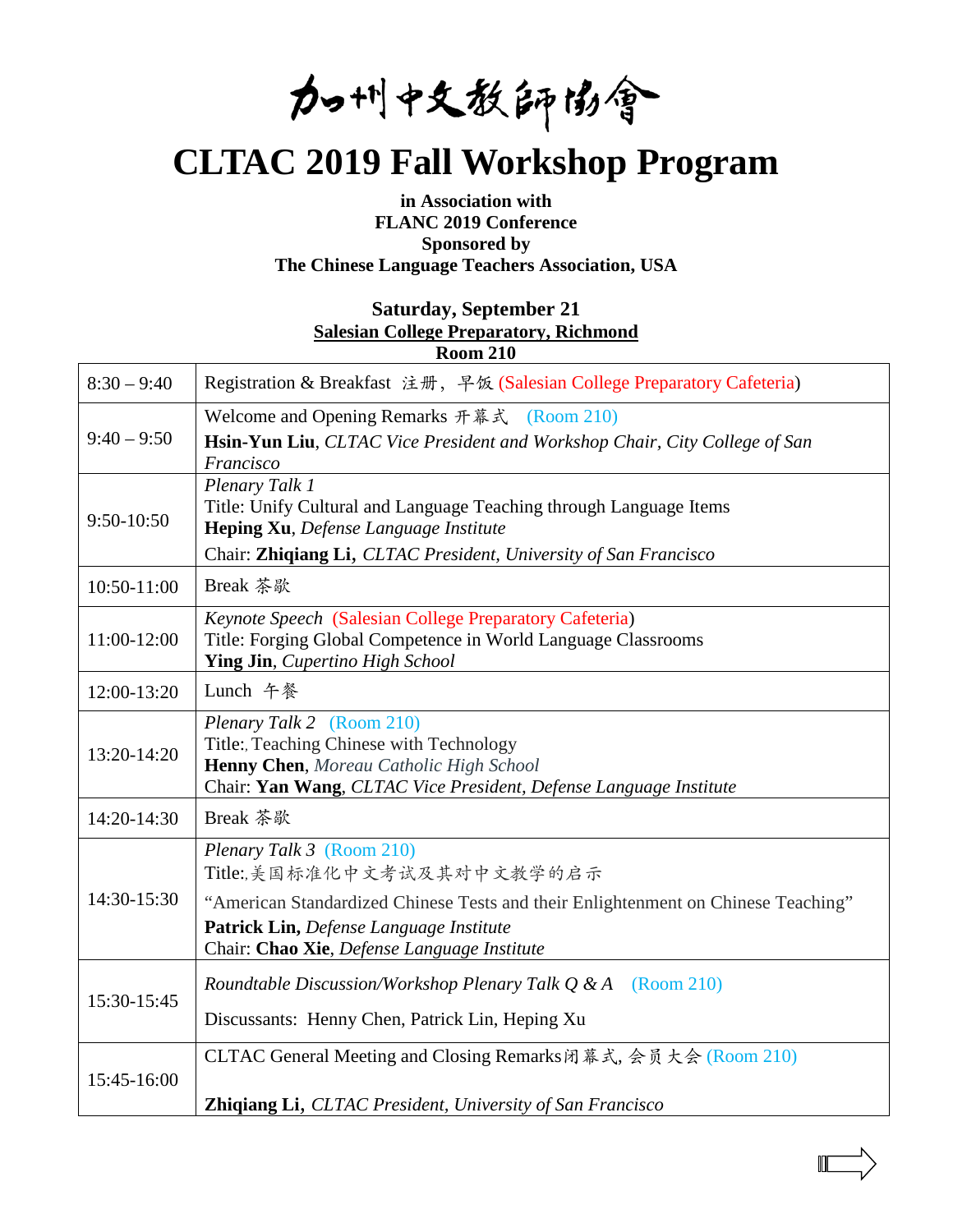Plenary talk 1

#### **Unify Cultural and Language Teaching through Language Items**

#### **Heping Xu**

It is generally accepted that language and culture are inextricably intertwined, however, in reality, cultural contents of language items have not been fully explored, or to the extent, largely ignored in Chinese language teaching context. Cultural teaching is mostly devoted to Chinese dance, song, art crafts and so on. Without doubt, these cultural elements are useful for learners' overall understanding of Chinese culture, however, they do not directly relate to language teaching. In contrast, cultural contents of language items, are integral to language teaching and can unify cultural and language teaching into an eco-system. They can not only deepen students' understanding of language items being taught, but also widen learners' vision about Chinese culture and more importantly, makes learning interesting and thought-provoking.

In this presentation, the speaker will firstly draw the attention of audience to the fact that many seemingly general language items actually embed very rich and profound cultural contents and that such items are abundant at every level, even in the beginning level. Then, he will explain, with concrete examples, why and in what ways that these items can organically unify the cultural and language teaching. Thirdly, the speaker will introduce some methods on how to stimulate leaners' higher order thinking skills in analyzing the items to make cultural learning and teaching interesting and engaging.

The speaker hope that the audience will take away with them the ways how to identify the cultural contents, how to combine the cultural and language teaching organically, as well as the examples that they can use in their own teaching.

### Presenter Bio

Mr. Xu is an associate professor of Chinese at Defense Language Institute (DLI) and a fruitful researcher, he has been teaching Chinese for almost three decades and has received many teaching awards. He has published several books and involved in many book writings. He also published several articles in professional magazines. He has been a frequent presenter at professional conferences and workshops. He also served as a member of review committee for many professional conferences. He was a chairperson for six years at DLI and was elected as the president of CLTAC for two terms. At present, he is working on four books on teaching Chinese as a foreign language. His research interests include Chinese characters, Chinese syntax, second language acquisition, Chinese culture and learning theories etc.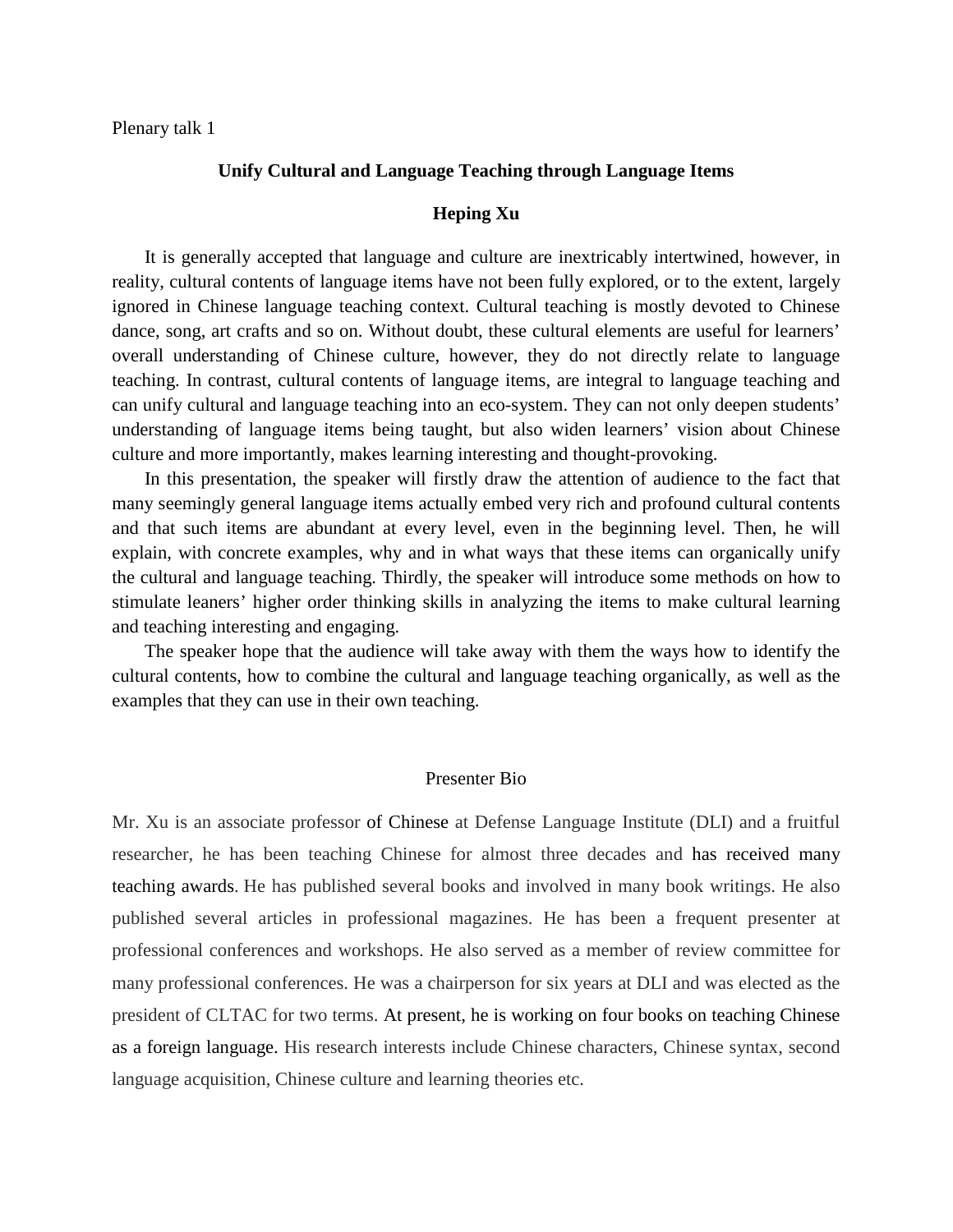# **Teaching Chinese with technology**

# **Henny Chen**

Come to learn five interactive tools to engage your students in language learning! In this presentation, the presenter will introduce how to use ACTFL proficiency guidelines to set up students' learning outcome in your classroom and introduce five categories tools that helps students accomplish a variety of goals-from organizing their thoughts to learning about language-all having fun.

# Presenter Bio

Henny Chen is currently a Chinese teacher at Moreau Catholic High School and Chabot College. She has more than 14 years of professional experience in teaching Chinese literature at high schools in Taiwan and 15 years in teaching high school students in the U.S. With a master's degree in educational technology, focusing on curriculum design, she has trained Chinese teachers in the appropriate usage of technology in teaching language, worked with teachers to design curriculum and lesson plans, and shared her experience and knowledge to deliver successful and effective technology-enhanced workshops.

She was a member of the Bay Area Foreign Language Program in the Stanford University School of Education and has participated in four STARTALK teacher development programs and a two-year leadership development program sponsored by BAFLP. Her blended model was selected to be one of the recommended models by STARTALK visiting team members in 2014. In the fall of 2016, she started an infrastructure program at UC Berkeley's STARTALK to develop and provide an online credential enrichment program to teachers who plan to continue their study in becoming certified teachers. In 2019, she serves as a site visitor at four STARTALK programs.

Henny presents nationally and internationally at conferences, workshops and conventions on how to integrate technology tools, apps and other emerging technologies into Chinese teaching and spur students' learning. She also voluntarily serves as the consultant of the Chinese Language Digital Teaching Association, the project manager of Huayu Digital Center @ Chinese culture center, Milpitas.